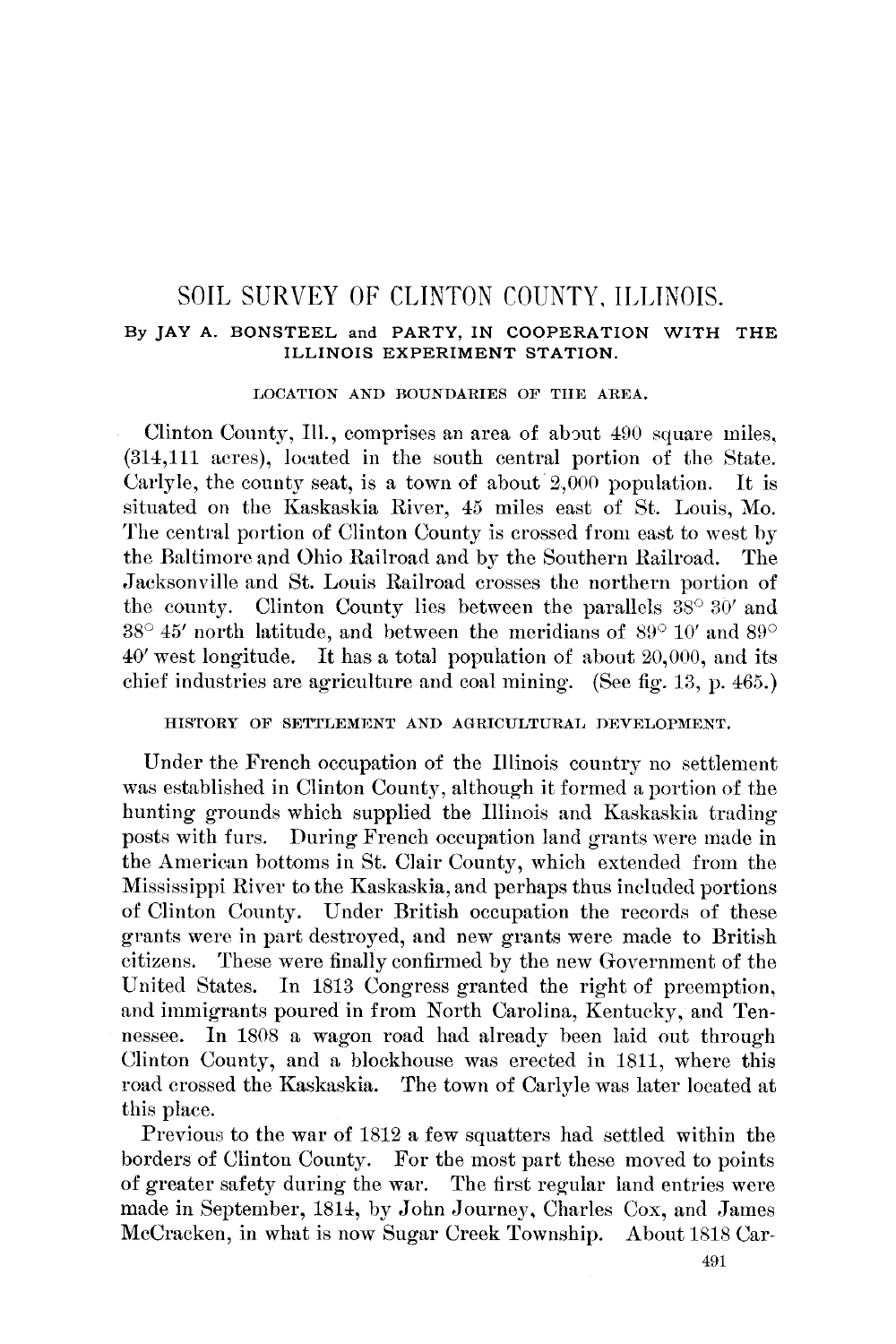lyle was laid out as a "boom town" by Charles and Thomas Slade, merchants from New England.

Most of the early settlements were located in the timber belts near the stream courses, for security against Indian attacks. The prairies were occupied later, when this danger had passed away. By 1820 there had been preempted within the county 30,000 acres of land, and corn, wheat, meat, and live stock were exported. During the next ten vears corn sold for  $12\frac{1}{2}$  to 15 cents a bushel; wheat, for  $37\frac{1}{2}$  to 50 cents a bushel; pork,  $1\frac{1}{2}$  to 2 cents a pound; beef, at about the same price, and live stock at correspondingly low prices.

Oxen were employed in farm work to a greater extent than horses. even the early grist mills of the region being operated by them.

Clinton County has remained preeminently an agricultural county. Corn has given place to wheat, while orchards of apples and peaches have been introduced.

#### **CLIMATE.**

The normal temperature and precipitation are indicated in the appended table, giving the records of three Weather Bureau stations in surrounding counties. Greenville lies about 15 miles north of the area, in Bond County; Mascoutah, about 5 miles west, in St. Clair County, and Plumhill about 7 miles south, in Washington County. Within Clinton County itself there is no station.

|                                                         |            | Temperature.                     |            |         | Precipitation.                   |         |
|---------------------------------------------------------|------------|----------------------------------|------------|---------|----------------------------------|---------|
| Month.                                                  |            | Greenville. Mascoutah. Plumhill. |            |         | Greenville, Mascoutah. Plumhill. |         |
|                                                         | $\circ$ F. | $\circ$ F.                       | $\circ$ F. | Inches. | Inches.                          | Inches. |
| $January \ldots \ldots \ldots \ldots \ldots \ldots$     | 28.8       | 31.3                             | 31.2       | 2.90    | 2.82                             | 2.62    |
| $February$                                              | 31.0       | 31.3                             | 31.7       | 3.36    | 3.21                             | 3.05    |
| $March \ldots \ldots \ldots \ldots \ldots \ldots$       | 41.0       | 42.5                             | 42.8       | 3.58    | 4.06                             | 4.46    |
| April                                                   | 55.4       | 55.4                             | 55.2       | 4.16    | 4.11                             | 3.42    |
| $May \ldots \ldots \ldots \ldots \ldots \ldots \ldots$  | 63.8       | 63.9                             | 65.5       | 5.03    | 4.97                             | 3.90    |
| June                                                    | 73.3       | 75.6                             | 73.3       | 4.91    | 4.31                             | 4.47    |
| $July \ldots \ldots \ldots \ldots \ldots \ldots \ldots$ | 77.8       | 78.9                             | 78.3       | 3.53    | 2.89                             | 3.87    |
| August                                                  | 75.6       | 76.4                             | 76.3       | 2.72    | 2.33                             | 2.66    |
| September                                               | 68.7       | 70.2                             | 69.9       | 3.32    | 3.27                             | 3.42    |
| 0ctober                                                 | 56.4       | 56.2                             | 56.8       | 2.60    | 1.98                             | 2.09    |
|                                                         | 41.7       | 42.1                             | 43.5       | 3,85    | 3.55                             | 3.22    |
| $December \ldots \ldots \ldots \ldots \ldots$           | 34.1       | 35.3                             | 34.7       | 3.01    | 2.35                             | 3.04    |
| $Year \dots \dots \dots \dots \dots$                    | 53.9       | 54.9                             | 54.9       | 43.03   | 39.76                            | 40.27   |

Normal monthly and annual temperature and precipitation.

The average date of the last killing frost in spring at Greenville is April 26, at Mascoutah April 25, and at Plumhill April 14; while the first destructive frost in fall occurs on October 9, October 10, and October 13, for the respective stations in the order given.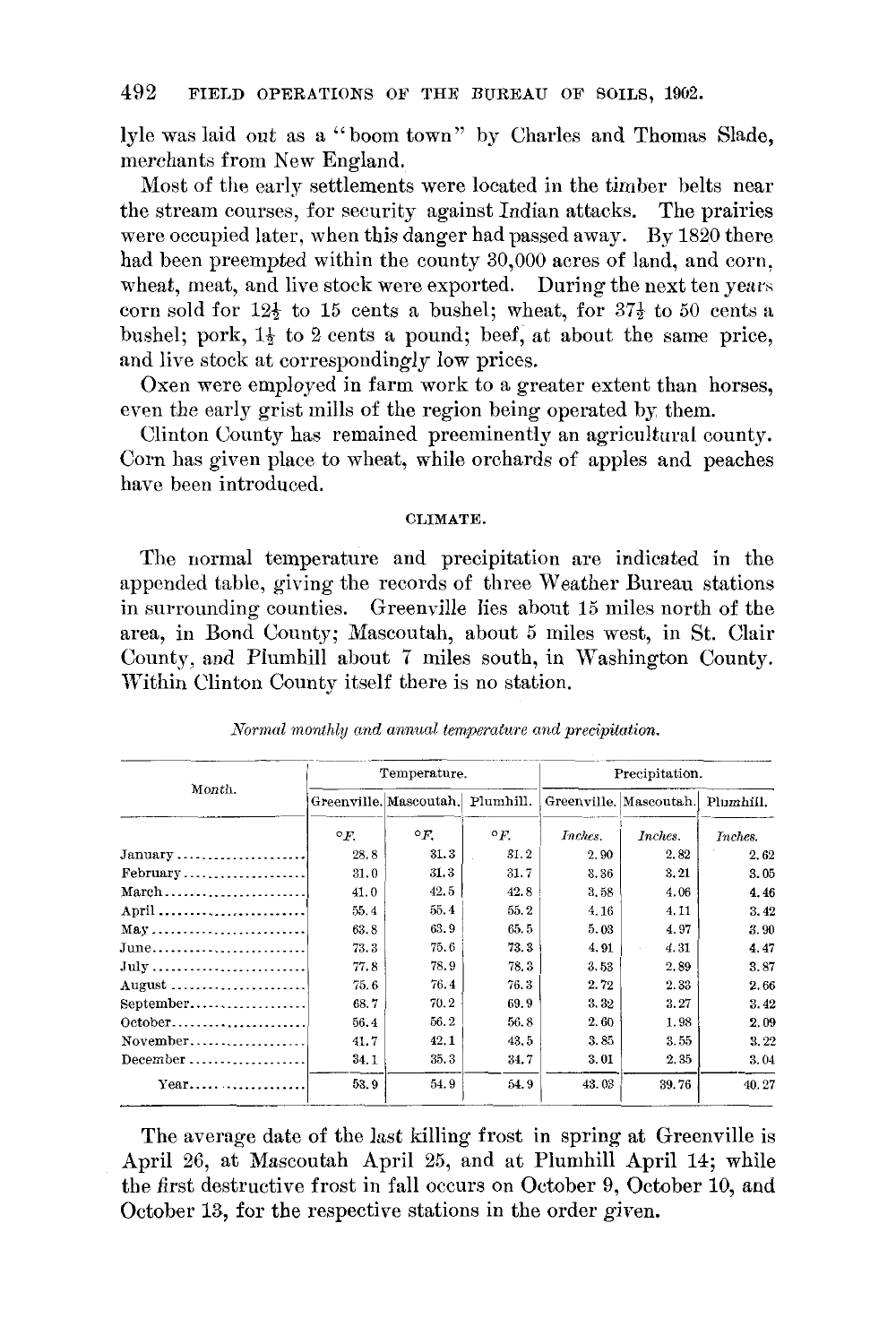#### PHYSIOGRAPHY AND GEOLOGY.

Clinton County consists of a level prairie interrupted only by the broad bottom lands along the principal stream courses and by the scattered hills formed by the morainal deposits of the Illinois glacia-The lowest points of the prairie are in the southeastern portion tion. of the county, though the surface slope toward the northwest is so gradual as to be almost imperceptible. The morainal hills vary in extent from a few acres to masses covering 2 or 3 square miles. None of them attain an elevation greater than 250 feet above the surrounding plain. These hills are conical or lenticular in shape. The Kaskaskia River and its tributaries have cut broad, shallow valleys through the prairies. The streams of Clinton County are at present engaged in building up their flood plains, and only short, minor streams are cutting down their beds.

Below Carlyle the Kaskaskia bottom is extensively cultivated, and its soils give the best yields in the county. The Shoal Creek bottoms are also cultivated to some extent, otherwise the stream bottoms of the county are for the most part forested. The timber comprises several varieties of oak, water maple, hickory, elm, cottonwood, and sycamore. The margins of the prairie adjoining the stream bottoms were also originally forested and have only been partially cleared. The prairie proper at the time of the first settlement supported only scattered groups of cottonwood and maple. The morainal hills were for the most part heavily timbered. At present they are almost all cleared.

The consolidated rocks which form the basal foundation of Clinton County consist of sandstone, limestone, and shale of the Upper Coal Measures. Bituminous coal is reached at a depth of about 350 feet in the western part of the county. A gentle dip to the southeast carries this coal to a depth of about 500 feet near the eastern boundary. The principal coal mines are located near Trenton and Breese. The output is chiefly used by the railroads crossing the county. The rocks of the Coal Measures are overlain by the gravelly yellow and blue till of the Illinois This material reaches the surface only in stream cuts and glaciation. railroad excavations, its thickness varying considerably. Under the prairie the average thickness of the Illinois till is about 20 feet. In the morainal hills its depth increases to about 200 feet. The till proper is overlain by 2 to 6 feet of mottled, gray, and yellow silty clay, which forms the common subsoil of the prairie region. The surface soil of the prairie region consists of 8 to 24 inches of very fine sand and silt. There is no distinct boundary line between the gravelly till and the overlying silty clay. The line of demarcation between this silty clay and the surface loam is fairly sharp in all cases. Along the western border of the county the silty clay becomes more yellow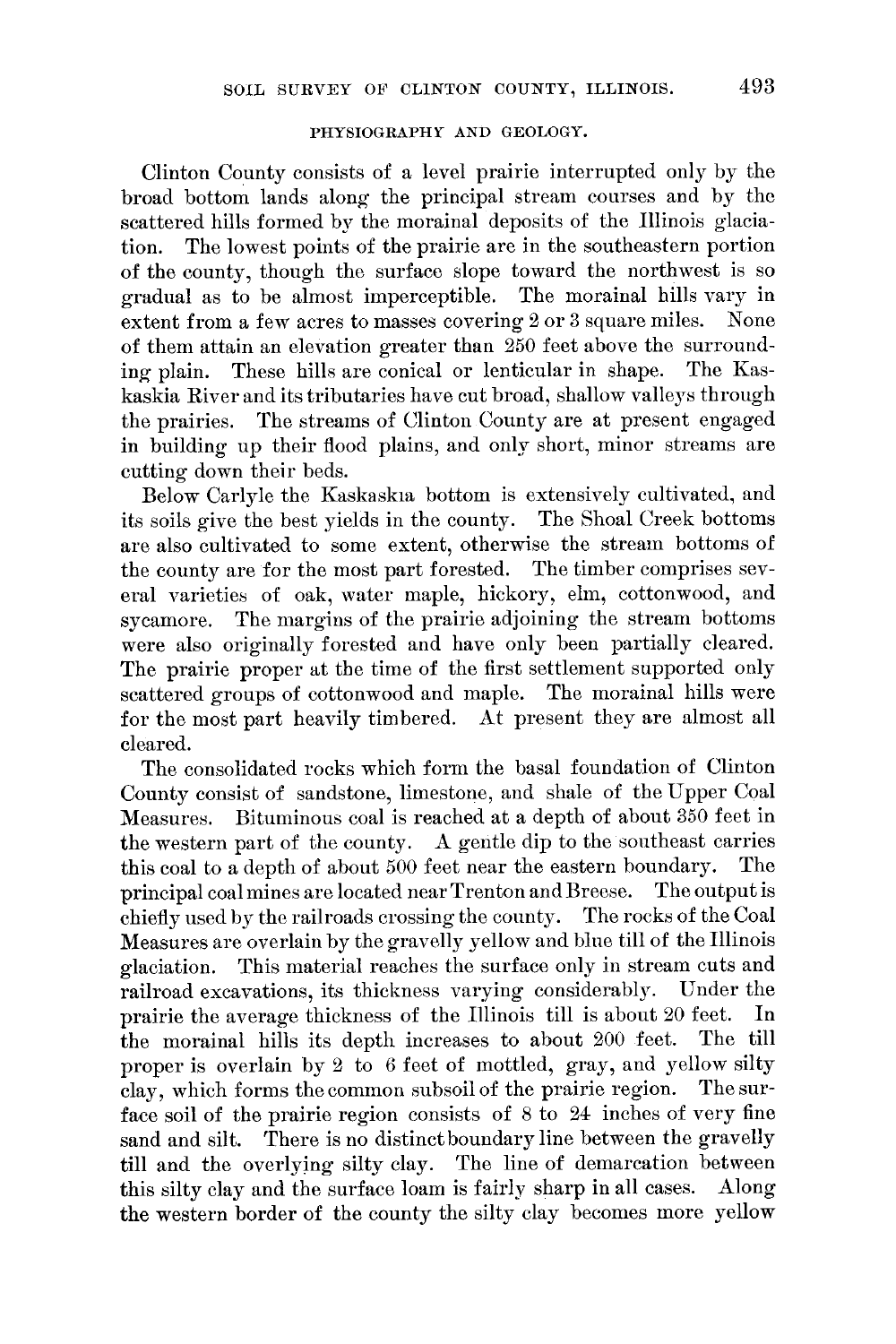and closely resembles typical loess. Its demarcation from the underlying till is also sharp in this region.

The gravel of the Illinois till varies from small quartz pebbles of the size of a pea to bowlders of sandstone, limestone, granite, and diabase, having a weight of 1 or 2 tons. Gravel the size of a hen's egg predominates over the finer or coarser material. The matrix in which this gravel is found consists of a hard, plastic yellowish clay. Yellow stains of hydrated oxide of iron are numerous, and in some instances well-developed nodules of crystalline aggregates of gypsum are associated with the iron stains. Fantastic calcareous concretions are also found in the till. In some localities the till is jointed and crusts of hydrated oxide of iron have formed along the joints. The vellow silty clay contains no pebbles. Near its surface it is subject to the accumulation of salts of iron and lime, which form a hardpan of quite general distribution throughout the prairie region. This silty clay overlies the till over both the prairie region and the highest summits of the morainal hills. It resembles loess to a limited degree, but differs materially from the typical loess.

Since the close of the Glacial epoch the principal streams of the region have reworked the materials derived from the upland, building up alluvial bottoms, which, owing to the sorting power of moving water, are more varied in composition and texture than the uplands from which the material was derived. The Kaskaskia River, being the most powerful stream flowing through the county, has given a wider range to the sediments of its bottom lands than any of the minor streams.

#### SOILS.

The surface of Clinton County is occupied by seven distinct types of soil. Four of these are found in the stream bottoms, two upon the prairies, and one upon the morainal hills. The differences that exist between these soils are due chiefly to texture, topographic position. and drainage. Thus in the bottom lands all of the soils are subject to periodic overflow unless protected by levees. Owing to differences in texture four distinct varieties of soil may be identified, ranging from a yellow sandy loam found along the front lands of the Kaskaskia River, to the sticky, plastic clays of the lower sloughs locally known as "gumbo." The depth at which these bottom lands are permanently saturated with water also constitutes a difference between the types.

The chief factor in the control of crop production is the maintenance in the soil of the exact amount of water required to carry plant food into solution and to furnish the large amount of moisture which must be exhaled by each plant during the growing season. The maintenance of this moisture in the soil and the control of its circulation depend first upon the size of the individual soil particles. The relative size of the particles of a soil is called the texture of the soil. The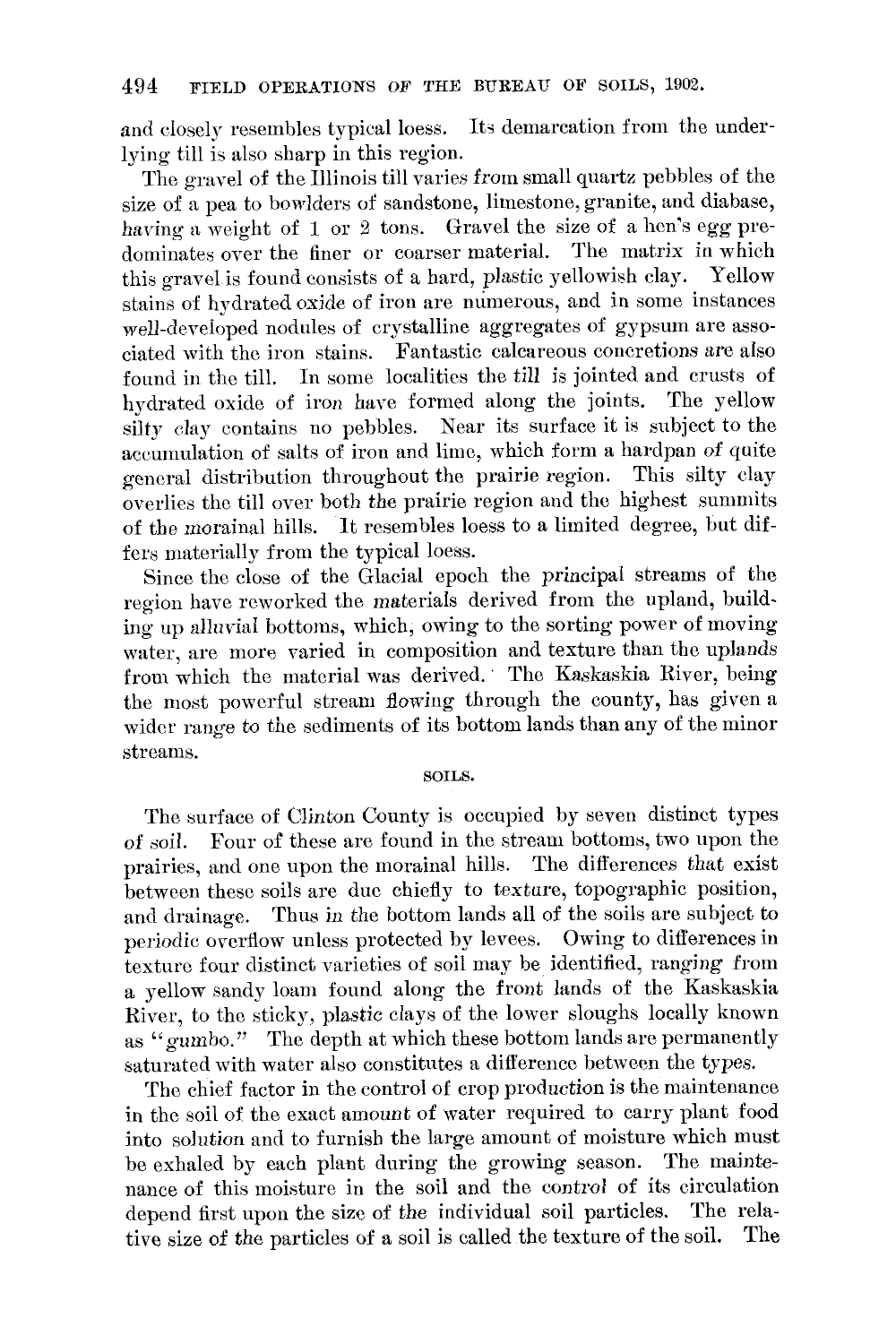arrangement of these particles in space and the consequent proportion and distribution of pore space in the soil constitutes the structure of The two are closely related. In addition natural drainage the soil. and the proximity of the water table to the surface affect the supply and circulation of soil moisture.

The texture of the soil is determined by grading the different-sized particles according to a definite scale. The finest particles, which give plasticity to the soil, are called clay. Those next coarser constitute the silt, and the particles large enough to be distinguished by the naked eye form several grades of sand and the fine and coarse gravel. The mechanical analyses given with the soil types thus express the textures of the various soil types, establishing clays, loams, sandy loams, etc., according to variation in texture.

The areas of the different types found in Clinton County are given in the following table:

| Soil.                                                                                                    | Acres.                     | Per cent.          | Soil.                          | Acres.         | Per cent.        |
|----------------------------------------------------------------------------------------------------------|----------------------------|--------------------|--------------------------------|----------------|------------------|
| Marion silt loam<br>Miami silt loam                                                                      | 172,480<br>57, 472         | 54.9<br>18.3       | Yazoo clay<br>Yazoo sandy loam | 5,376<br>2,176 | 1.7<br>$\cdot$ 7 |
| Waverly silt loam<br>Kaskaskia $\{oam$<br>Edgerton silt $\lceil \text{beam} \ldots \ldots \ldots \rceil$ | 42, 112<br>24,576<br>9.920 | 13.4<br>7.8<br>3.2 |                                | 314, 111       | .                |

Areas of different soils.

#### EDGERTON SILT LOAM.

The Edgerton silt loam consists of a very fine yellowish sandy and silty loam soil having a depth of about 12 inches. This is underlain by a massive yellow silty clay subsoil. The thickness of the immediate subsoil usually exceeds 5 or 6 feet, and it rests upon the gravelly yellow or blue clay of the Illinois till. The surface soil is friable and powdery when dry, but packs to a firm surface when wet. It forms clods if cultivated before becoming sufficiently dry. The line between the soil and the subsoil is quite distinct, being a natural division between two classes of material rather than an artificial boundary established by cultivation. The subsoil is a dense, massive, uniform body of reddish-yellow silty clay. The color is darker near the surface, grading down to a lighter yellow with increased depth. There is no pronounced mottling.

The Edgerton silt loam occupies scattered areas in the central and western parts of Clinton County. This type is almost coextensive with the rounded hills and long low ridges which interrupt the almost absolute level of the prairie region of the county. These hills represent the morainal deposits of the Illinois glaciation. They are roughly oval in form and rarely exceed an elevation of 125 feet above the level of the surrounding prairie.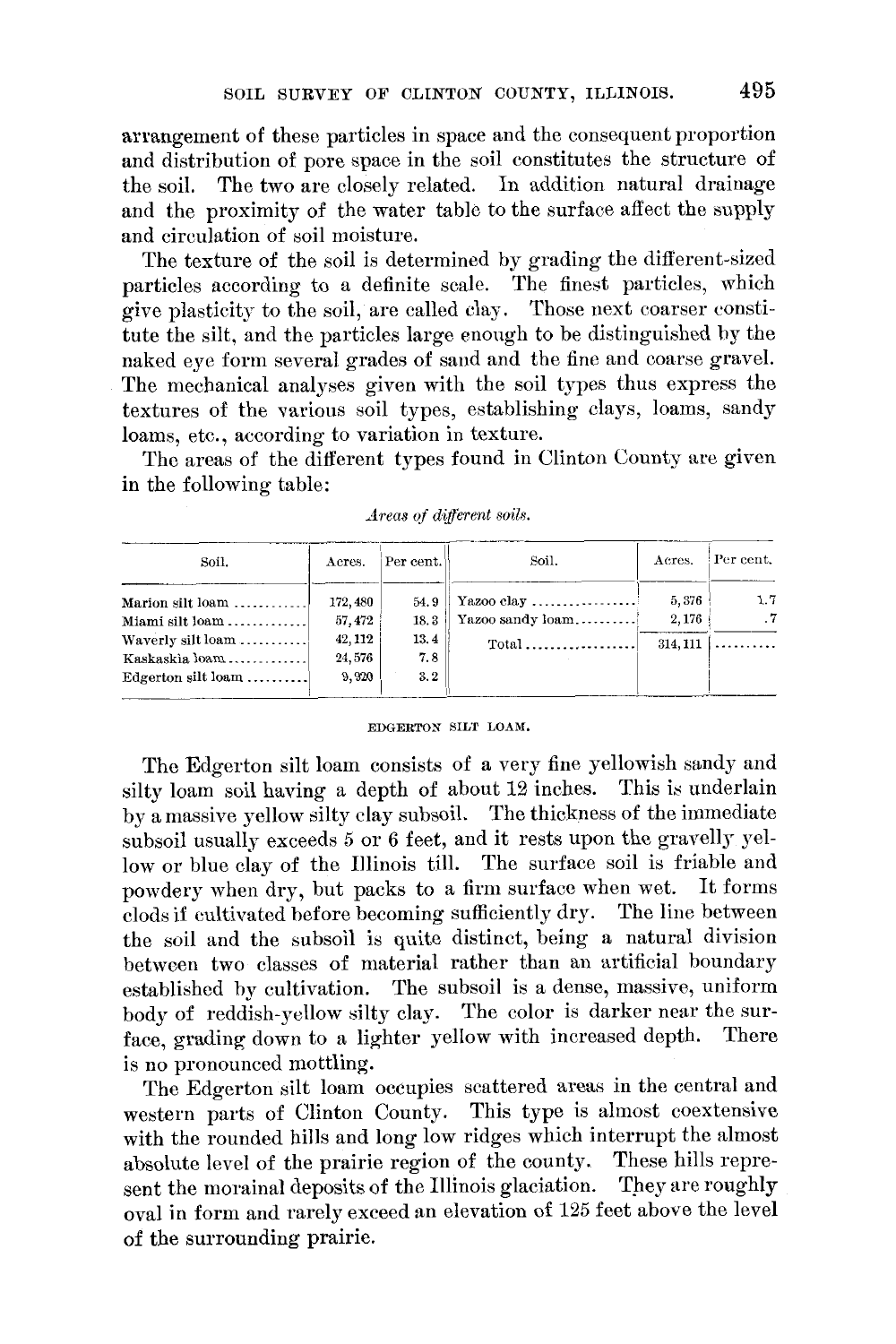Owing to the elevated position occupied by the Edgerton silt loam, it possesses the best natural drainage of any of the soil types encountered in the area. This drainage is accomplished in part by seepage through the soil and subsoil and in part by surface flowage. For this reason the Edgerton silt loam is somewhat subject to soil wash along the steeper flanks of the hills and some care is required to prevent the formation of gullies.

The Edgerton silt loam forms one phase of the extensive loesslike deposits which overlie the gravelly till of the Illinois glaciation. Throughout its extent this material consists of very fine-grained sediments, whose origin and method of deposition have not been definitely determined by students of geology. It is believed, however, that it has been brought to its present position in part by the agency of wind and in part by water. The Edgerton silt loam is marked by the absence of the iron nodules and hardpan so prevalent in the prairie. This characteristic, together with its advantage of drainage, makes it one of the most desirable soils of Clinton County. It produces from 15 to 20 bushels of wheat, from 25 to 35 bushels of corn, about the same quantity of oats, and an average of 1 ton of hay per acre. Owing to the absence of hardpan, deep-rooted crops like clover and corn can thrive better upon the Edgerton silt loam than upon the prairie.

Many orchards of apples and peaches are located upon this type, and where properly cared for, the trees are thrifty and produce good yields. In too many instances the orchards are not properly cultivated or fertilized, and an attempt is made to produce grain or other crops between the rows even after the trees have reached the bearing age. The Edgerton silt loam is also suited to the production of grapes, cane fruits, and strawberries.

The following mechanical analyses show the uniform texture of this soil as it occurs in different localities:

| No.  | Locality.                        | Description.                              | Organic matter. | mm.<br>$\mathbf{r}$<br>$\mathbf{S}$<br>C1<br>Gravel, | $\ddot{\circ}$<br>S<br>$\blacksquare$<br>mm.<br>sand,<br>Coarse | $\mathfrak{S}$<br>0.5<br>$M$ edium sand, $0.25$ mm. | $\overline{0.1}$<br>S,<br>0.25<br>$\frac{1}{2}$ and $\frac{1}{2}$ .<br>Fine | °<br>$\overline{c}$<br>sand,<br>mm.<br>fine $\frac{1}{0.05}$<br>Very | $0.05$ to $0.005$ mm<br>Silt, | 0.0001<br>S,<br>$0.005$ mm.<br>Clay, |
|------|----------------------------------|-------------------------------------------|-----------------|------------------------------------------------------|-----------------------------------------------------------------|-----------------------------------------------------|-----------------------------------------------------------------------------|----------------------------------------------------------------------|-------------------------------|--------------------------------------|
| 6750 | 2 miles SE, of Breese,           | Yellow silty loam.<br>0 to 9 inches.      | P.ct.<br>1.44   | P, ct<br>0.16                                        | P.ct.<br>0.40                                                   | P.ct.<br>0.36                                       | P.ct.<br>0.72                                                               | P.ct.<br>4.42                                                        | P.ct.<br>81.06                | P.ct.<br>9.88                        |
| 6748 | 3} miles<br>SW. of<br>Keyesport. | Yellow fine sandy<br>loam, 0 to 9 inches. | 1.44            | .16                                                  | .76                                                             | .82                                                 | 1.72                                                                        | 5.34                                                                 | 76.64                         | 14.44                                |
| 6751 | Subsoil of 6750                  | Yellow silty loam,<br>9 to 40 inches.     | . 46            | Тr.                                                  | .16                                                             | .16                                                 | .70                                                                         | 3.56                                                                 | 78.52                         | 16.86                                |
| 6749 | Subsoil of 6748                  | Yellow silty clay.<br>9 to 40 inches.     | .25             | .20                                                  | .60                                                             | .56                                                 | 1.14                                                                        | 3.84                                                                 | 70.86                         | 22.80                                |

Mechanical analyses of Edgerton silt loam.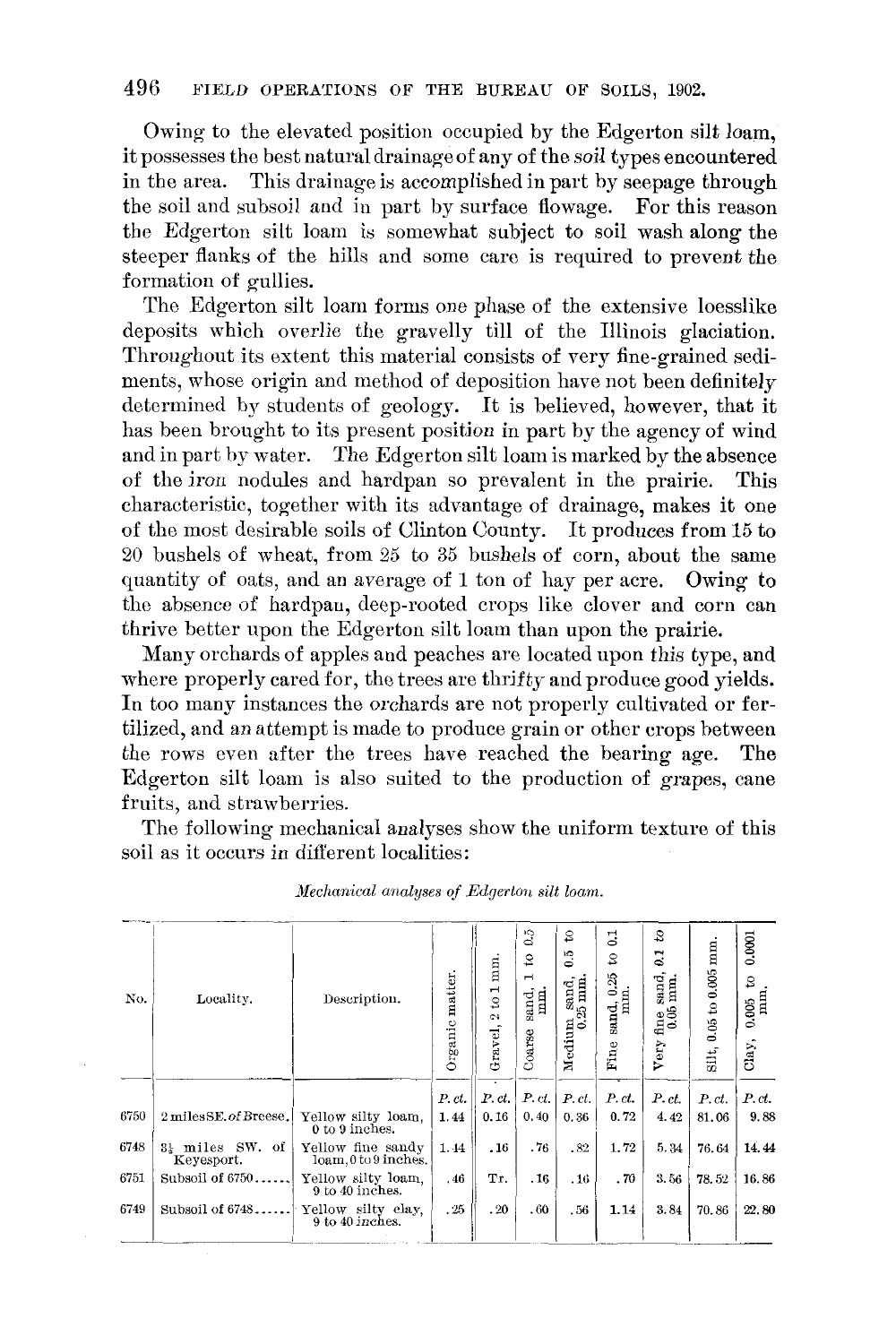## MARION SILT LOAM.

The Marion silt loam is marked by a gray or yellowish-white surface soil consisting almost entirely of very fine sand or silt. This soil varies considerably in depth in different parts of the county, the average for the entire area being 12 inches. The soil is underlain by a white to ash-colored silt, locally mottled with stains of hydrous iron oxide or containing closely packed concretions of that material. This laver may be an inch or two in thickness, in which case it is hardly noticeable, or it may form a massive stratum nearly a foot thick. It is then called hardpan. The real subsoil of the Marion silt loam consists of a hard, stiff silty clay of mottled appearance, the prevailing colors being gray, light vellow, and reddish vellow. Where this subsoil is exposed in natural or artificial cuts, the shrinkage due to drying causes it to check into irregular angular fragments consolidated to a stony hardness.

The Marion silt loam occupies the level prairie land comprising the eastern three-fourths of the county. It is interrupted only by the low morainal hills, which are occupied by the Edgerton silt loam and by the broad, shallow valleys of the principal streams of the region. There are few minor streams draining the prairie land, and the precipitation which falls upon its surface is carried off by artificial ditches or by seepage through the soil.

The materials forming the Marion silt loam, like those of the Edgerton silt loam, are of loessial origin. The total thickness of this material is only 10 or 12 feet throughout the prairie region. It directly overlies the Illinois till, with no pronounced break between the two classes of material. The only constant difference between them is marked by the presence of gravel in the till.

The most important feature of the Marion silt loam is the presence at varying depths between the soil and subsoil of the iron hardpan already mentioned. This hardpan is found in all stages of development, from a faint ocherous stain to a compact mass of small-sized iron gravel embedded in the silt and clay. Concretions of calcium carbonate and crystals of calcium sulphate (gypsum) are associated with the iron nodules. The exposed edges of this hardpan, frequently encountered in ditches, are coated with stalactitic layers of clay hardened into a compact mass by lime salts until the surface resembles the incrustations of calcareous tufa frequently encountered in the vicinity of hot springs.

The Marion silt loam is devoted chiefly to the production of winter The yield in Clinton County is from 8 to 12 bushels per acre. wheat. The oats yield about 25 bushels per acre, and hay, chiefly timothy, about three-fourths of a ton per acre, while only sufficient amounts of corn and potatoes are raised for consumption on the farm. Wheat

 $14117 - 03 - 32$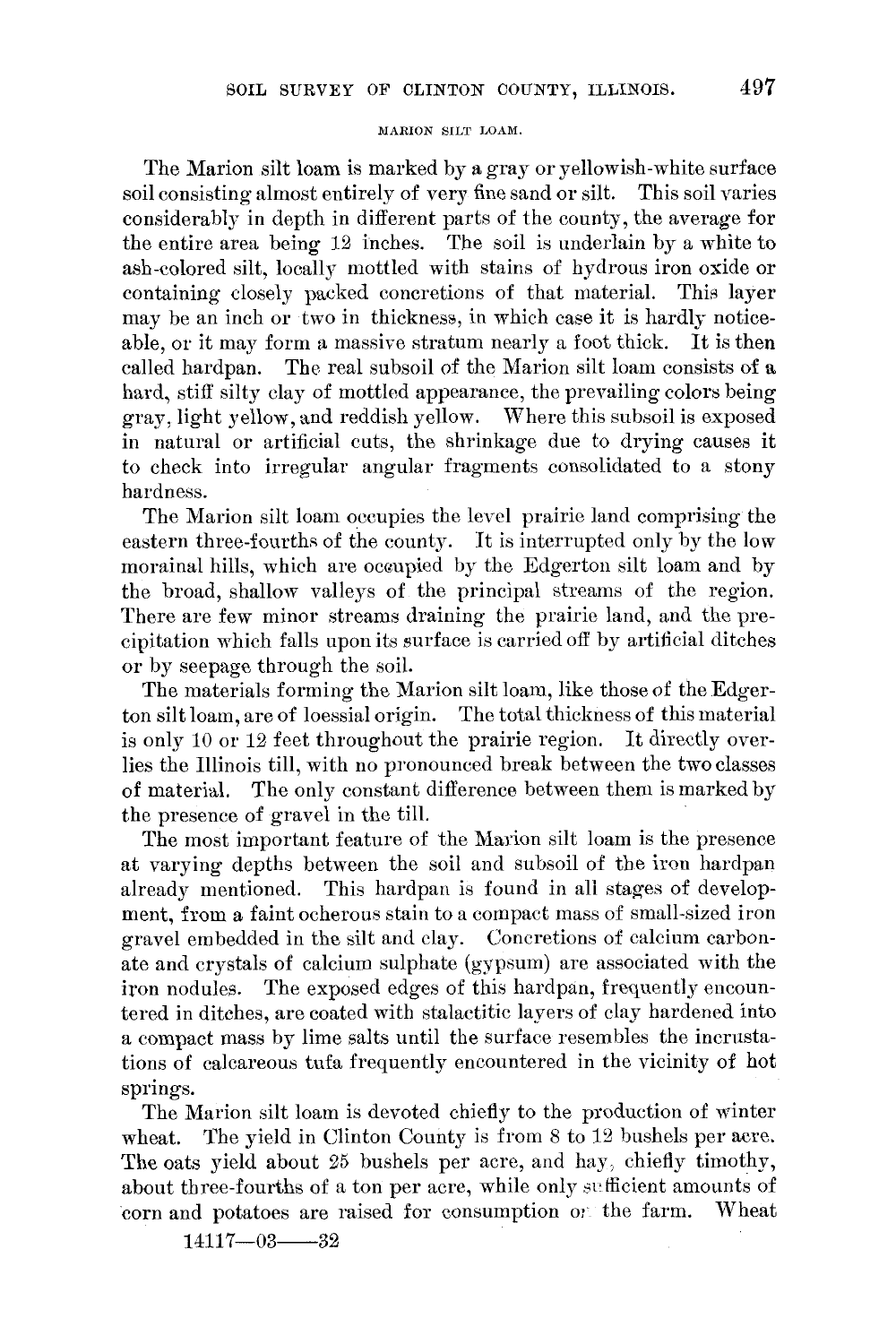has been the principal crop raised on this type of soil since the settlement of the county. The shallowness of the soil and the extensive development of hardpan throughout this type interfere with the production of deep-rooting crops like corn and clover and restrict the crop rotation which may be practiced on this soil. Fruit trees thrive on the Marion silt loam. Apples are produced to better advantage than peaches. At present nearly every farm possesses a small orchard of different fruits intended chiefly for home use. These orchards are usually poorly cared for, though a few of the farmers located on this type have given special attention to orcharding with considerable success.

With proper underdrainage peaches and cane fruits could be successfully cultivated, as well as apples and pears. The orchard industry should be more systematically developed, as the climate and proximity to markets favor this industry.

The following mechanical analyses show the physical texture of the soil and subsoil of this type:

| Locality.                               | Description.                                                    | Organic matter. | $\frac{1}{2}$ mm.<br>$\sim$<br>Gravel, | 0.5<br>$\mathbf{S}$<br>$\blacksquare$<br>sand,<br>Coarse | S<br>0.5<br>Medium sand, $0.25$ mm. | $\Xi$<br>S<br>25<br>$\begin{array}{c}\n\text{sand, 0.2}\n\text{mm.}\n\end{array}$ | S<br>3<br>sand,<br>mm.<br>$^{\rm fine}_{\rm 0.5}$ | Silt, 0.05 to 0.005. | 0.0001<br>$0.005$ to $\,$ mm. |
|-----------------------------------------|-----------------------------------------------------------------|-----------------|----------------------------------------|----------------------------------------------------------|-------------------------------------|-----------------------------------------------------------------------------------|---------------------------------------------------|----------------------|-------------------------------|
|                                         |                                                                 |                 |                                        |                                                          |                                     | Fine                                                                              | Very                                              |                      | Clay,                         |
|                                         |                                                                 | P.ct.           |                                        | P.ct.                                                    | P.ct.                               | P.ct.                                                                             |                                                   |                      | P.ct.                         |
| 5 miles SW, of Car-<br>lyle.            | Very fine<br>sandy<br>$loam$ , $0$<br>$\text{to}$ 10<br>inches. | 1.17            | 0.56                                   | 1.14                                                     | 0.64                                | 0.72                                                                              | 7.04                                              | 79.88                | 9.00                          |
| $1\frac{1}{4}$ miles S. of St.<br>Rose. | Gray silty loam, 0<br>to 15 inches.                             | 1.87            | .14                                    | .96                                                      | .56                                 | 1.06                                                                              | 8.42                                              | 77.88                | 10.60                         |
| 1 mile NE. of Huey.                     | Very fine<br>sandy<br>loam. 0<br>to<br>18<br>inches.            | 1.78            | .40                                    | 1.02                                                     | .76                                 | 1.48                                                                              | 4.50                                              | 77.86                | 12.44                         |
| Subsoil of 6736                         | Silty clay, 15 to 36<br>inches.                                 | .39             | .12                                    | .52                                                      | .46                                 | 1.02                                                                              | 10.42                                             | 67.62                | 19.84                         |
| Subsoil of 6734                         | Silty clay, 18 to 36<br>inches.                                 | 5.82            | .88                                    | 1.78                                                     | 1.10                                | 1.96                                                                              | 10.70                                             | 60.88                | 22.40                         |
| Subsoil of $6738$                       | Hardpan, 10 to 40<br>inches.                                    | .36             | .48                                    | 1.44                                                     | .88                                 | .98                                                                               | 5.06                                              | 68.64                | 22.52                         |
|                                         |                                                                 |                 |                                        |                                                          | P. ct.                              |                                                                                   |                                                   | P.ct.                | P. ct.                        |

# Mechanical analyses of Marion silt loam.

#### MIAMI SILT LOAM.

The surface soil of the Miami silt loam consists of 18 inches of brown silty and fine sandy loam. It is somewhat sticky when moist, from the presence of a small amount of clay. This soil grades downward to a yellowish-brown silty clay, which is decidedly stiff and tenacious. In some cases the subsoil contains small amounts of iron concretions below 36 inches, but no pronounced hardpan is found in this type.

The Miami silt loam occupies the gently rolling prairie in the west-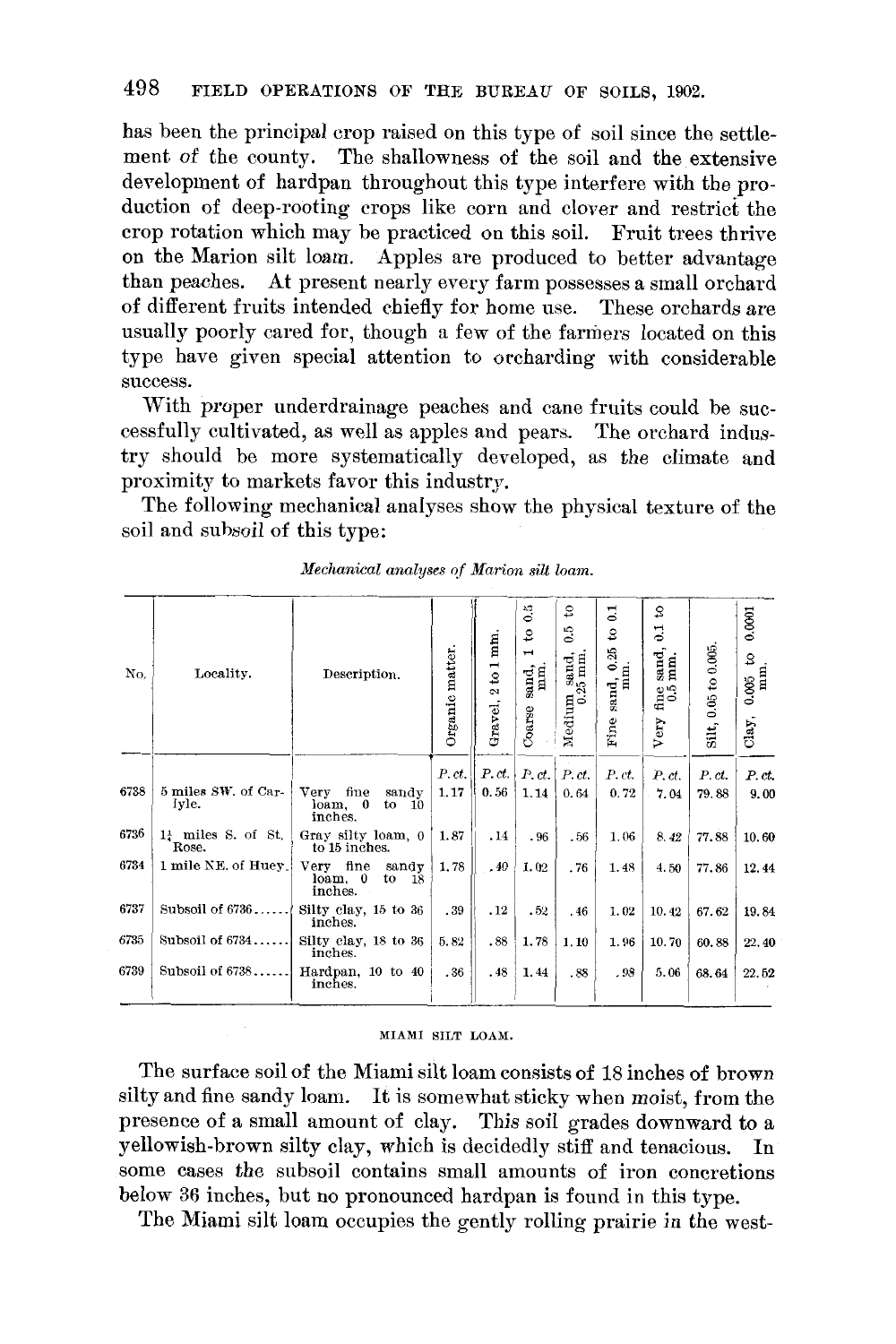ern and northwestern part of Clinton County. The variations in elevation in this prairie are slight, but they are sufficient to give a better natural drainage than is found farther eastward. This type is also drained by a greater number of small streams than is the Marion silt loam.

The Miami silt loam is derived from loesslike materials covering the till of the Illinois glaciation. It differs from the other soils in the county similarly derived by possessing a greater depth of surface soil, a larger proportion of organic matter in this surface soil, and by the almost total absence of hardpan between soil and subsoil. On account of these characteristics it is more fertile and more retentive of moisture during the growing season than the Marion silt loam.

Wheat and corn are both produced to advantage on this soil, while clover and timothy yield fair crops. The average yield of wheat per acre on this type in Clinton County is from 18 to 20 bushels, that of corn from 40 to 45 bushels, and of hay from 1 to  $1\frac{1}{2}$  tons. Many small vineyards and orchards of apples and peaches are located on this soil type, furnishing a supply of fruit for home consumption.  $On$ this type dairying is carried on to a greater extent than on others in the county, though this is in part due to proximity to the St. Louis market, to which the bulk of the milk is shipped. The remainder is made into butter or used for the manufacture of condensed milk.

The Miami silt loam is the most productive soil in Clinton County outside of the bottom lands. The following mechanical analyses show the texture of this type:

| No.  | Locality.                         | Description.                    | matter.<br>Organic | mm.<br>$\overline{\phantom{0}}$<br>$\mathfrak{S}$<br>$\sim$<br>Gravel, | °°,<br>$\mathbf{S}$<br>$\mathbf{\mathbf{r}}$<br>mm.<br>sand,<br>Coarse | S<br>$\ddot{\circ}$<br>Medium sand, $0.25$ mm | ្ជ<br>$\mathbf{S}$<br>0.25<br>$\frac{1}{2}$<br>Fine | ន<br>$\overline{5}$<br>sand,<br>mm.<br>$\frac{6}{100}$<br>Very | mm<br>to 0.005<br>0.05<br>Silt, | 0.0001<br>2<br>0.005<br>$Clay$ . |
|------|-----------------------------------|---------------------------------|--------------------|------------------------------------------------------------------------|------------------------------------------------------------------------|-----------------------------------------------|-----------------------------------------------------|----------------------------------------------------------------|---------------------------------|----------------------------------|
| 6752 | NW, of<br>miles<br>11<br>Trenton. | Silty loam, 0 to 18<br>inches.  | P.ct.<br>1.64      | P.ct.<br>0.52                                                          | P.ct.<br>0.56                                                          | P.ct.<br>0.44                                 | P.ct.<br>0.50                                       | $P.$ ct.<br>6.64                                               | P.ct.<br>82.60                  | P.ct.<br>8.74                    |
| 6753 | Subsoil of 6752                   | Silty loam, 18 to 40<br>inches. | .62                | .56                                                                    | .60                                                                    | .36                                           | .60                                                 | 4.80                                                           | 74.58                           | 18.46                            |

| Mechanical analyses of Miami silt loam. |  |  |  |  |  |
|-----------------------------------------|--|--|--|--|--|
|-----------------------------------------|--|--|--|--|--|

#### WAVERLY SILT LOAM.

The surface soil of the Waverly silt loam consists of about 10 inches of brown silty loam. It is underlain by a silty loam subsoil, grayish or yellowish in color, containing a larger proportion of clay. This soil occupies the greater proportion of the bottom lands along the minor streams and the higher portions of the Kaskaskia River bottom. Near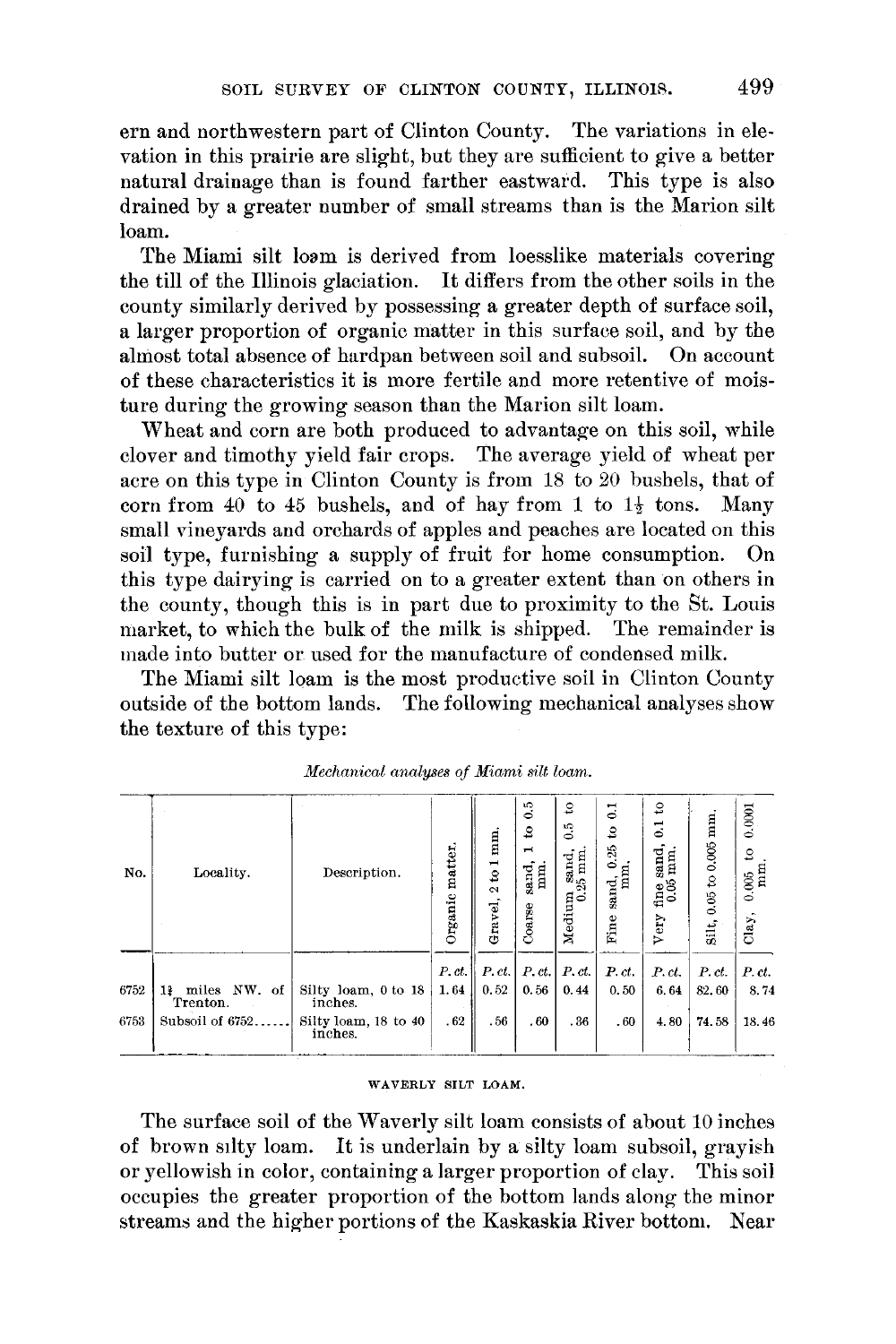the low cliff line which borders these bottoms the surface of this soil slopes gently toward the streams. Elsewhere it is nearly level. The Waverly silt loam is subject to overflow during the spring freshets, and even during the drier periods of midsummer the subsoil is usually saturated at a depth of 4 or 5 feet. The surface of the soil is usually sufficiently elevated above the normal stream level to insure fair drainage during the growing season, while, on the other hand, it is near enough the permanent water table to furnish an ample supply of moisture through capillary circulation. It only requires a small amount of diking for protection against unseasonable floods to constitute this soil one of the most valuable occurring in Clinton County.

The Waverly silt loam owes its origin to the accumulation of sediments washed down from the adjoining prairies and from areas outside the county near the headwaters of the streams along which it occurs. It thus consists of reworked silty material derived from the upland, mingled with organic matter and clay. It combines the usual advantages of alluvial origin and a favorable texture with a position favoring the maintenance of an adequate water supply during the growing season. At present fully 75 per cent of this type is clothed with a forest growth of oak, water maple, hickory, and cottonwood, with a few scattered pecan trees. The remaining 25 per cent is cultivated almost exclusively to corn. The average yield is about 40 bushels per The value of the timber in the forested portions is hardly suffiacre. cient to offset the expense of clearing. No systematic attempt has been made toward diking or draining the minor stream bottoms, although the crop returns from the cultivated portions indicate that the best corn lands of the region are located here. It is in these localities that the most thorough control of the water supply could be obtained.

The following mechanical analyses show the texture of the Waverly silt loam:

| No.  | Locality.                         | Description.                            | matter.<br>Organic | mm.<br>$\frac{1}{2}$<br>2<br>Gravel, | 0.5<br>$\mathbf{c}$<br>$\overline{\phantom{0}}$<br>mm.<br>sand<br>Coarse | $\mathbf{S}$<br>6.5<br>m sand, $0.25$ mm.<br>Medium | $\Xi$<br>$\mathbf{e}$<br>0.25<br>sand, 0.<br>mm.<br>Fine | $\mathbf{c}$<br>$\Xi$<br>sand,<br>$0.05$ mm<br>fine<br>Very | mm<br>$0.05$ to $0.005$<br>Silt, | 0.0001<br>$\overline{c}$<br>0.005<br>$Clay$ , |
|------|-----------------------------------|-----------------------------------------|--------------------|--------------------------------------|--------------------------------------------------------------------------|-----------------------------------------------------|----------------------------------------------------------|-------------------------------------------------------------|----------------------------------|-----------------------------------------------|
| 6744 | 24 miles SW, of<br>Keyesport.     | Gray silty loam, 0<br>to 12 inches.     | P.ct.<br>1.80      | $P.$ $ct.$<br>Trace                  | P. ct.<br>0.42                                                           | P.ct.<br>0.56                                       | P.ct.<br>2.18                                            | P.ct.<br>4.46                                               | P. ci.<br>77.56                  | P.ct.<br>14.52                                |
| 6746 | 42 miles S. of Junk-<br>ersville. | Gray silty loam, 0<br>to 14 inches.     | 2.23               | . 54                                 | 2.04                                                                     | .98                                                 | 1.34                                                     | 10.60                                                       | 67.54                            | 16.74                                         |
| 6745 | Subsoil of 6744.                  | Mottled silty loam.<br>12 to 40 inches. | .36                | .22                                  | 1.02                                                                     | .72                                                 | 4.38                                                     | 8.30                                                        | 72.06                            | 13.20                                         |
| 6747 | Subsoil of 6746                   | Mottled silty clay.<br>14 to 36 inches. | .55                | .40                                  | 1.10                                                                     | .54                                                 | 1.16                                                     | 3.58                                                        | 64.30                            | 28.92                                         |

| Mechanical analyses of Waverly silt loam |  |  |  |  |  |
|------------------------------------------|--|--|--|--|--|
|------------------------------------------|--|--|--|--|--|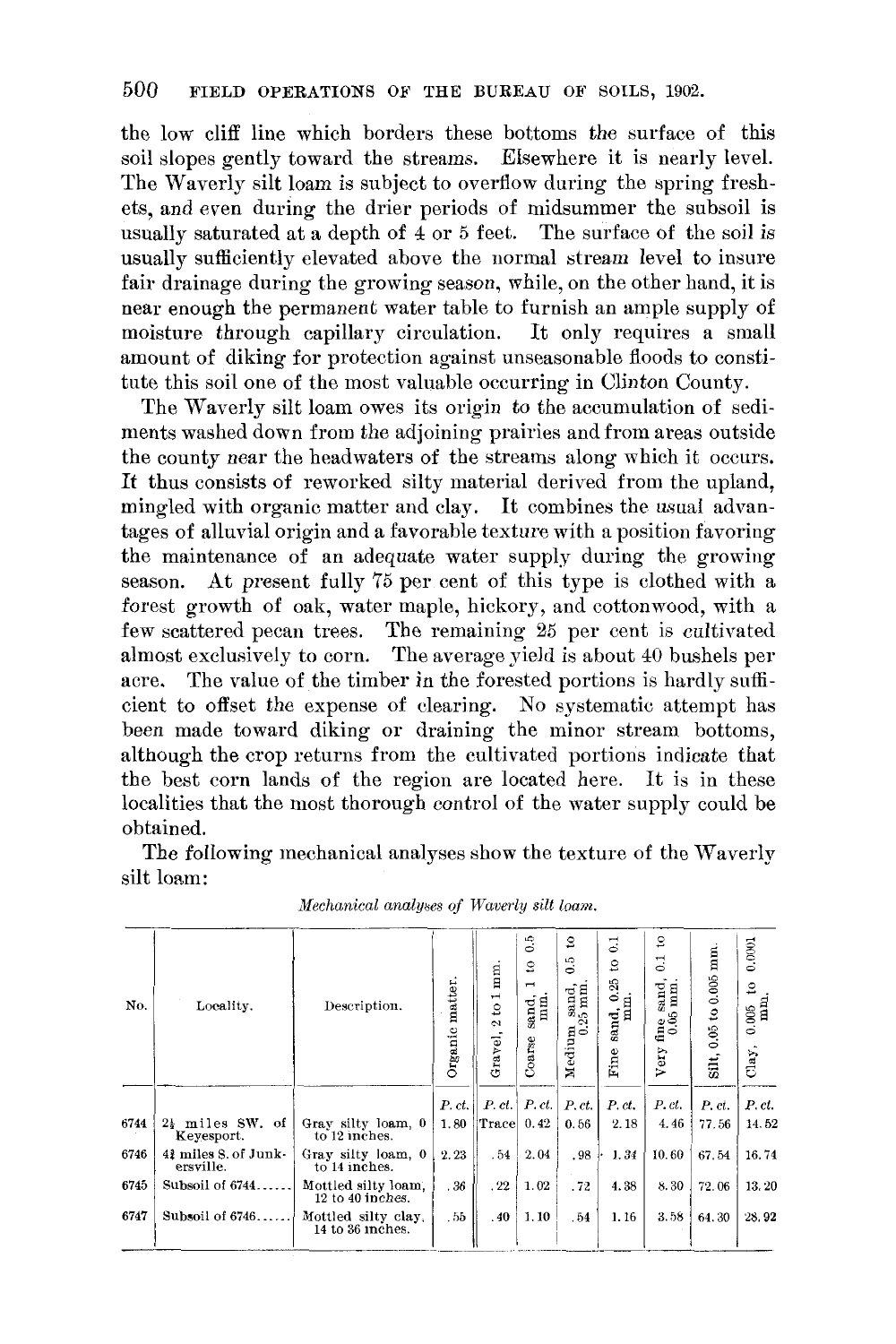#### KASKASKIA LOAM.

The surface soil of the Kaskaskia loam consists of about 8 inches of a brownish loam containing some medium sand. The subsoil is a gray loam somewhat mottled and iron-stained. It usually contains more sand than the surface soil, though near the borders it is apt to become quite clayey. This soil occupies large areas in the Kaskaskia River bottom and along the lower courses of the larger tributary streams. Its surface is usually level, though small, minor depressions indicate old stream channels.

The Kaskaskia loam, unless diked, is subject to annual overflow, and during the greater part of the season the water table stands within 3 feet of its surface. Broad, open ditches are at present employed for the drainage of this soil type. It is sufficiently porous for the practice of tile drainage. A small portion of this type is included within the Santa Fe drainage district.

The Kaskaskia loam is an alluvial soil, which owes its origin to oft repeated overflows of the streams along which it is found. It is composed of mingled sand, clay, silt, and organic matter. Outside of the diked areas it is receiving fresh accessions of material annually. It is abundantly fertile. Its texture is favorable both to easy drainage and easy cultivation, and it only requires underdrainage and protection from overflows to make it one of the most productive and valuable of the soils of the county.

At present two-thirds of its surface is covered by an open forest of oak and water maple. The cultivated areas of the Kaskaskia loam produce about 25 bushels of wheat per acre, 50 bushels of corn, about the same of oats, and good yields of clover and timothy hay.

The following table gives the mechanical analyses of the Kaskaskia loam:

| No.  | Locality.                      | Description.                                          | Organic matter. | mm.<br>$\overline{\phantom{0}}$<br>$\mathbf{S}$<br>2<br>Gravel, | $\ddot{\circ}$<br>$\mathbf{S}$<br>$\blacksquare$<br>$\lim_{x\to a}$<br>sand.<br>Coarse | g<br>0.5<br>$m$ sand, $0.25$ mm.<br>Medium | $\mathbf{C}$<br>$\mathbf{S}$<br>25<br><br>ਸ਼ਬਲ<br>ਸ<br>sand,<br>Fine | S<br>$\Xi$<br>sand,<br>mm.<br>fine<br>$0.05$<br>Very | mm.<br>0.005<br>$\boldsymbol{\mathsf{s}}$<br>0.05<br>Silt, | 0.0001<br>$\mathbf{s}$<br>$0.005$<br>mm.<br>Clay, |
|------|--------------------------------|-------------------------------------------------------|-----------------|-----------------------------------------------------------------|----------------------------------------------------------------------------------------|--------------------------------------------|----------------------------------------------------------------------|------------------------------------------------------|------------------------------------------------------------|---------------------------------------------------|
|      |                                |                                                       | P. ct.          |                                                                 | P. ct.   P. ct.                                                                        | P. ct.                                     | P.ct.                                                                | P.ct.                                                | P.ct.                                                      | P. ct.                                            |
| 6742 | 3 miles S. of Ger-<br>mantown. | Brown loam, 0 to 8<br>inches.                         | 2.15            | 0.62                                                            | 1.48                                                                                   | 1.14                                       | 5.38                                                                 | 8.36                                                 | 67.56                                                      | 15.98                                             |
| 7528 | 7 miles S. of New<br>Baden.    | Brown loam, 0 to 12<br>inches.                        | 2.69            | .20                                                             | 2.38                                                                                   | 4.52                                       | 3.30                                                                 | 4.38                                                 | 57.06                                                      | 28.00                                             |
| 6743 | Subsoil of 6742                | Mottled gray loam,<br>8 to 36 inches.                 | .70             | 1.10                                                            | 1.54                                                                                   | .98                                        | 3.60                                                                 | 5.68                                                 | 64.68                                                      | 22.52                                             |
| 7529 | Subsoil of 7528                | drab silty<br>Heavy<br>clay, $12$ to<br>36<br>inches. | 1.00            | .72                                                             | 2.94                                                                                   | 5.86                                       | 2.70                                                                 | 3.62                                                 | 60.98                                                      | 23.14                                             |

Mechanical analyses of Kaskaskia loam.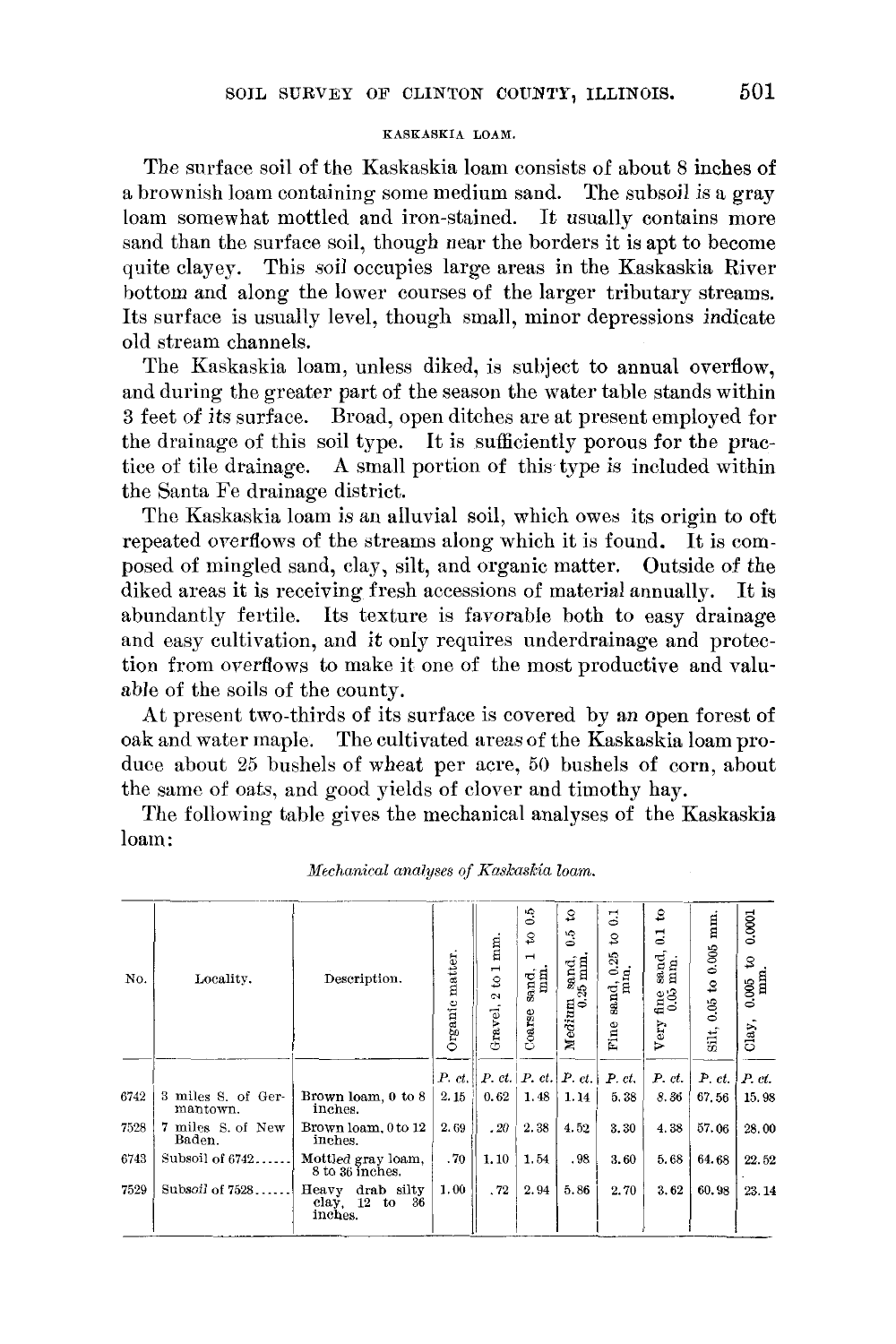#### YAZOO SANDY LOAM.

The front lands along the Kaskaskia River, particularly near the large bends, are occupied by a yellow fine sandy loam having a depth of about 12 inches. This is underlain to a depth of 40 inches or more by a gravish-yellow sandy loam, slightly mottled with stains of hydrated iron oxide. The largest single area of this soil is found in eastern Santa Fe Township, where the Kaskaskia River swings to the southwest.

The surface of this type is nearly level and slightly elevated above the general surface of the bottom lands. It is subject to frequent overflow, but its advantage of elevation, its location near the deeper stream channels, and its porous nature allow of rapid drainage after the subsidence of the water. This soil has been accumulated through the deposition of the coarser material carried by the streams at time of floods. As the currents break from their usual channels their force is first checked near the banks. Since the power to carry sediments varies with the velocity of the current, the coarser sediments are almost immediately deposited in the form of sand bars or sand Successive inundations increase the elevation and area of plains. these deposits. Some organic matter is constantly mingled with the sand and silt, and the whole is built up gradually into a sandy loam.

The Yazoo sandy loam is devoted almost exclusively to the pro-The yield varies considerably with seasonal condiduction of corn. tions, the average production falling between 30 and 45 bushels per acre. If properly protected by dikes this type is well adapted to the production of truck crops, such as early Irish potatoes, sweet potatoes, watermelons, tomatoes, cantaloupes, sugar corn, and green peas. The largest area found in Clinton County is crossed by one of the principal railroads, so that market facilities can be easily obtained.

The following mechanical analyses show the texture of this soil:

Mechanical analyses of Yazoo sandy loam.

[Fine earth.]

| No.  | Locality.                          | Description.                       | matter.<br>Organic | mm.<br>$\frac{1}{2}$<br>$\mathbf{\hat{z}}$<br>Gravel, | $\ddot{\circ}$<br>S<br>$\overline{\phantom{0}}$<br>sand,<br>mm<br>Coarse | S,<br>6.5<br>Medium sand,<br>0.25 mm | ತ<br>S<br>0.25<br>٤<br>Ε<br>sand,<br>Fine | 3<br>కె<br>sand<br>mm.<br>$\frac{6}{6}$<br>Very | mm<br>to 0.005<br>0.05<br>Silt, | 0.0001<br>2<br>0.005<br>Clay, |
|------|------------------------------------|------------------------------------|--------------------|-------------------------------------------------------|--------------------------------------------------------------------------|--------------------------------------|-------------------------------------------|-------------------------------------------------|---------------------------------|-------------------------------|
| 6754 | 42 miles SE, of Junk-<br>ersville. | Fine sandy loam,<br>0 to 9 inches. | P, ct.<br>1.72     | P.ct.<br>0.42                                         | P.ct.<br>1.40                                                            | P.ct.<br>3.44                        | P.ct.<br>15.66                            | P.ct.<br>9.44                                   | P.ct.<br>55.84                  | P.ct.<br>13.80                |
| 6755 | Subsoil of 6754                    | Sandy loam, 9 to 36<br>inches.     | .67                | . 44                                                  | 1.40                                                                     | 2.92                                 | 14.24                                     | 7.98                                            | 56.98                           | 15.96                         |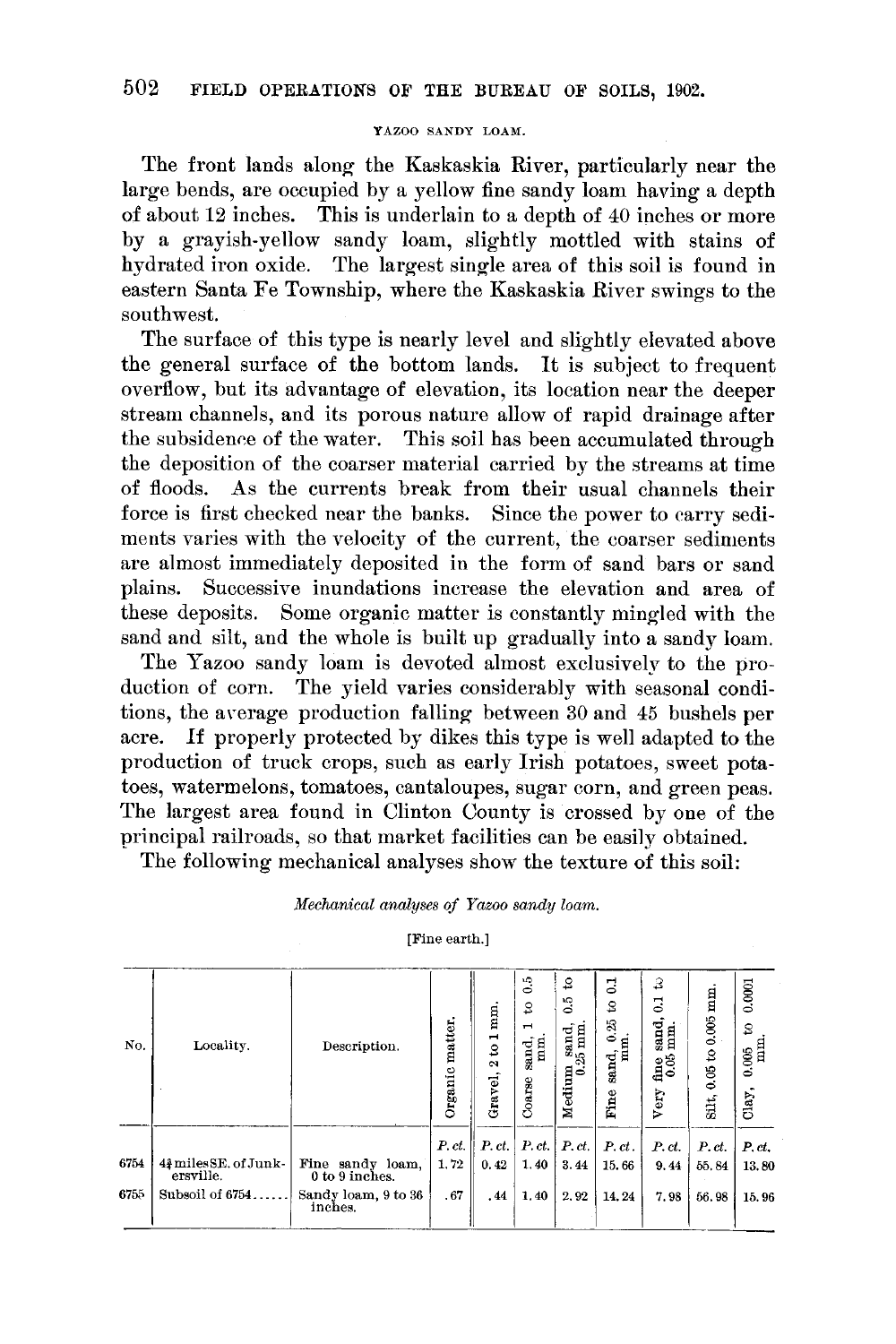# YAZOO CLAY.

The surface 5 inches of the Yazoo clay consists of a sticky brown or drab clay loam, easily distinguished by its cracking into irregular angular pellets and granules when thoroughly dried. This surface soil is underlain to a depth of 40 inches by stiff plastic drab or yellowish clay. The soil is commonly saturated with water below 2 feet.

In Clinton County the Yazoo clay occupies small areas of depressions in the broader bottom lands. The hollows mark the position of former stream channels or little lake beds. They are usually of small extent, though one large one exists southwest of Keyesport in the Kaskaskia bottom. This soil is locally known as "gumbo." On account of its dense, fine-grained character and low-lying position this soil is poorly drained, and it is almost entirely uncultivated.

Like the other soils of the bottom lands, the Yazoo clay is of alluvial At times of overflow that portion of the water left behind origin. after the recession of the flood has accumulated in the low depressions and slowly deposited the finest sediments carried by the streams. These areas are thus occupied by the most plastic clay found in the county. The Yazoo clay is best adapted, when properly drained, to the production of wheat and grass.

The following mechanical analyses show the large amount of clay present in this soil:

| No.  | Locality.                         | Description.                                     | Organic matter. | mm.<br>$\frac{1}{8}$<br>$\mathbf{c}$<br>Gravel, | 0.5<br>S<br>⊣<br>sand,<br>mm.<br>Coarse | $\mathfrak{S}$<br>6.5<br>Medium sand,<br>0.25 mm. | $\overline{0}$<br>3<br>0.25<br>mm<br>sand,<br>Fine | S,<br>ತ<br>sand,<br>mm.<br>$\frac{6}{1000}$<br>Very | mm<br>to 0.005<br>0.05<br>Silt, | 0.0001<br>S,<br>mm<br>$0.005$<br>Clay, |
|------|-----------------------------------|--------------------------------------------------|-----------------|-------------------------------------------------|-----------------------------------------|---------------------------------------------------|----------------------------------------------------|-----------------------------------------------------|---------------------------------|----------------------------------------|
| 6756 | 3! miles E. of Junk-<br>ersville. | Drab clay loam, 0                                | P.ct.<br>2.01   | 0.60                                            | $P, ct$ , $P, ct$ ,<br>0.76             | P.ct.<br>0.34                                     | P.ct.<br>2.36                                      | P.ct.<br>5.20                                       | P.ct.<br>66.14                  | P.ct.<br>24.50                         |
| 6758 | 2 miles S. of Keyes-<br>port.     | to 6 inches.<br>Drab clay, $0$ to $6$<br>inches. | 4.10            | .42                                             | 1.12                                    | 1.14                                              | 3.46                                               | 3.00                                                | 52.78                           | 38.06                                  |
| 6757 | Subsoil of $6756$                 | Drab clay, $6 \text{ to } 40$<br>inches.         | .88             | .78                                             | .74                                     | .34                                               | 1.86                                               | 5.26                                                | 68.00                           | 22.36                                  |
| 6759 | Subsoil of 6758                   | Drab clay, 6 to 36<br>inches.                    | .94             | .06                                             | .34                                     | .36                                               | 1.56                                               | 1.48                                                | 54.80                           | 41.08                                  |

#### Mechanical analyses of Yazoo clay.

# AGRICULTURAL CONDITIONS.

The condition of agriculture in Clinton County varies considerably. depending upon the character of the soils found in different parts of the county. The level prairies of the eastern and central portion have been farmed to wheat since the first general settlement of the county under the early preemption laws of the United States Government.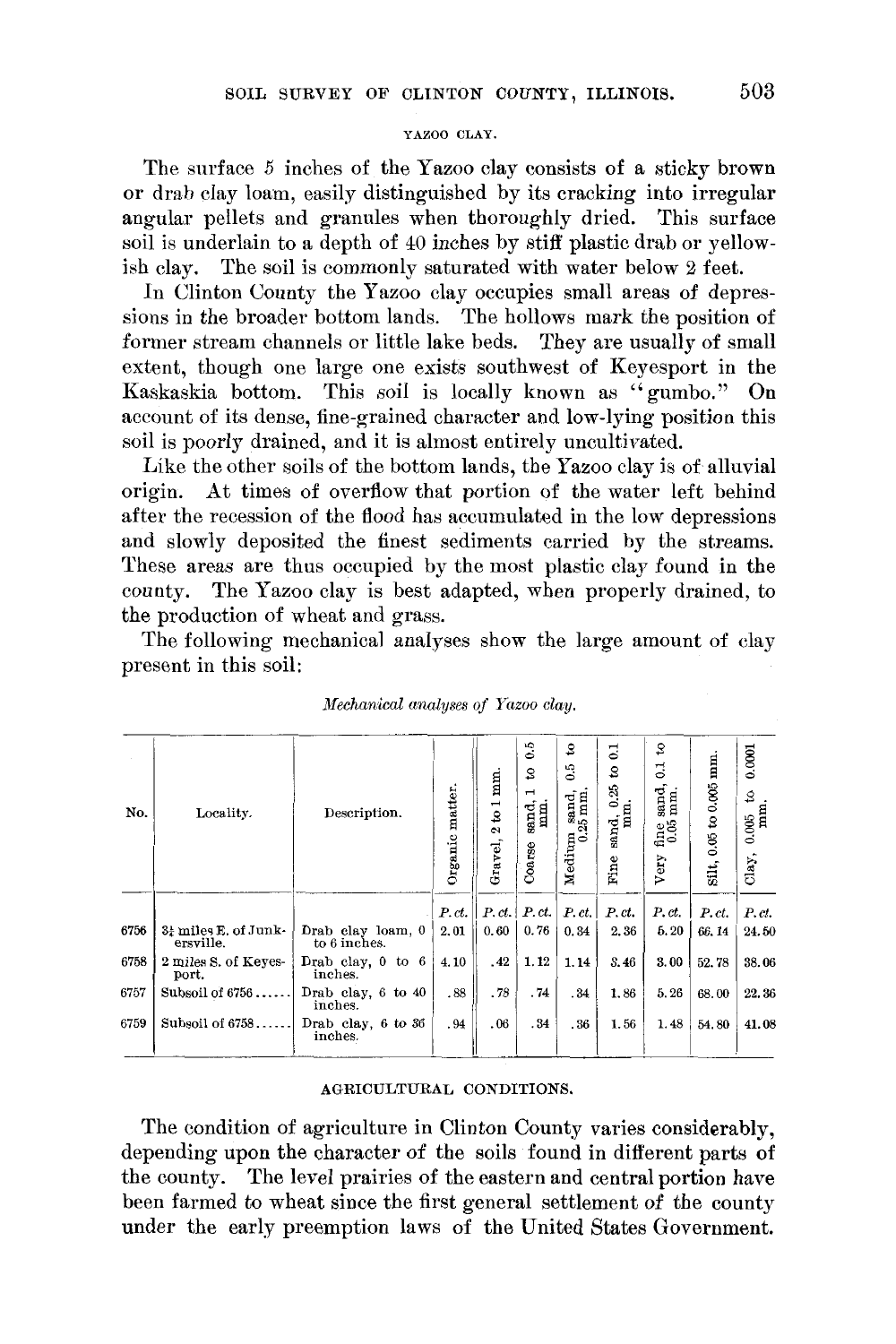Oats, corn, rye, grass, and potatoes are subordinate crops. The vield of wheat varies from 8 to 10 bushels in unfavorable seasons to a maximum of about 15 bushels per acre. The farms are operated chiefly by the owners, though some of them are leased for a money rental or a share of the products. The average size of the farms throughout the county is about 100 acres. Usually farm operations are carried on by the owner or tenant, aided by the members of his family. Extra hands are hired during harvesting.

In the bottom lands and on the Miami silt loam corn and wheat are raised extensively; otherwise the agriculture differs little from that of the prairie lands to the east.

With the first settlement of Clinton County small apple orchards were planted on each farm, and these have been renewed and increased from time to time, more for the supply of the home market than for exportation. During the last fifteen years several extensive orchards of peaches, pears, and apples have been set out for the production of fruit on a commercial scale. The pears and apples have proved more profitable than the peaches. The importance of clean cultivation in the young orchards and of careful pruning and spraying have not been sufficiently understood. These attempts, while not fully successful, have demonstrated the possibility of profitable fruit culture within the area. The climatic conditions are favorable to fruit culture, the area is well located with regard to transportation facilities, and the results already achieved demonstrate that the presence of the iron hardpan in the Marion silt loam is not detrimental to the thrifty growth and abundant productivity of apple and pear orchards located upon this type. On the other hand, the hardpan does preclude the profitable cultivation of corn, clover, and other deep-rooting crops and reduces the yield of wheat, oats, and timothy. Peaches, grapes, and cane fruits can be successfully raised on the Edgerton silt loam and the Miami silt loam. None of the bottom lands are adapted to the production of perennial fruit crops. If protected from overflow strawberries could be raised successfully on the Yazoo sandy loam.

The great uniformity of the soil of the upland portion of the county has led to a uniformity in crop production. The distinction recognized between the Miami silt loam and the Marion silt loam is that corn is a certain crop on the former and a very uncertain crop on the latter. The bottom lands are also recognized as better adapted to corn than the greater part of the prairie. Otherwise there is very little adaptation of crop to soil in Clinton County.

The usual equipment of the farm in Clinton County consists of a frame dwelling house, horse barn, and outbuildings. Grain is thrashed and the straw stacked in the field, the grain being shipped almost immediately. A large proportion of the hay is stored for feeding in the stock barn and the remainder is stacked in the field. Stable manures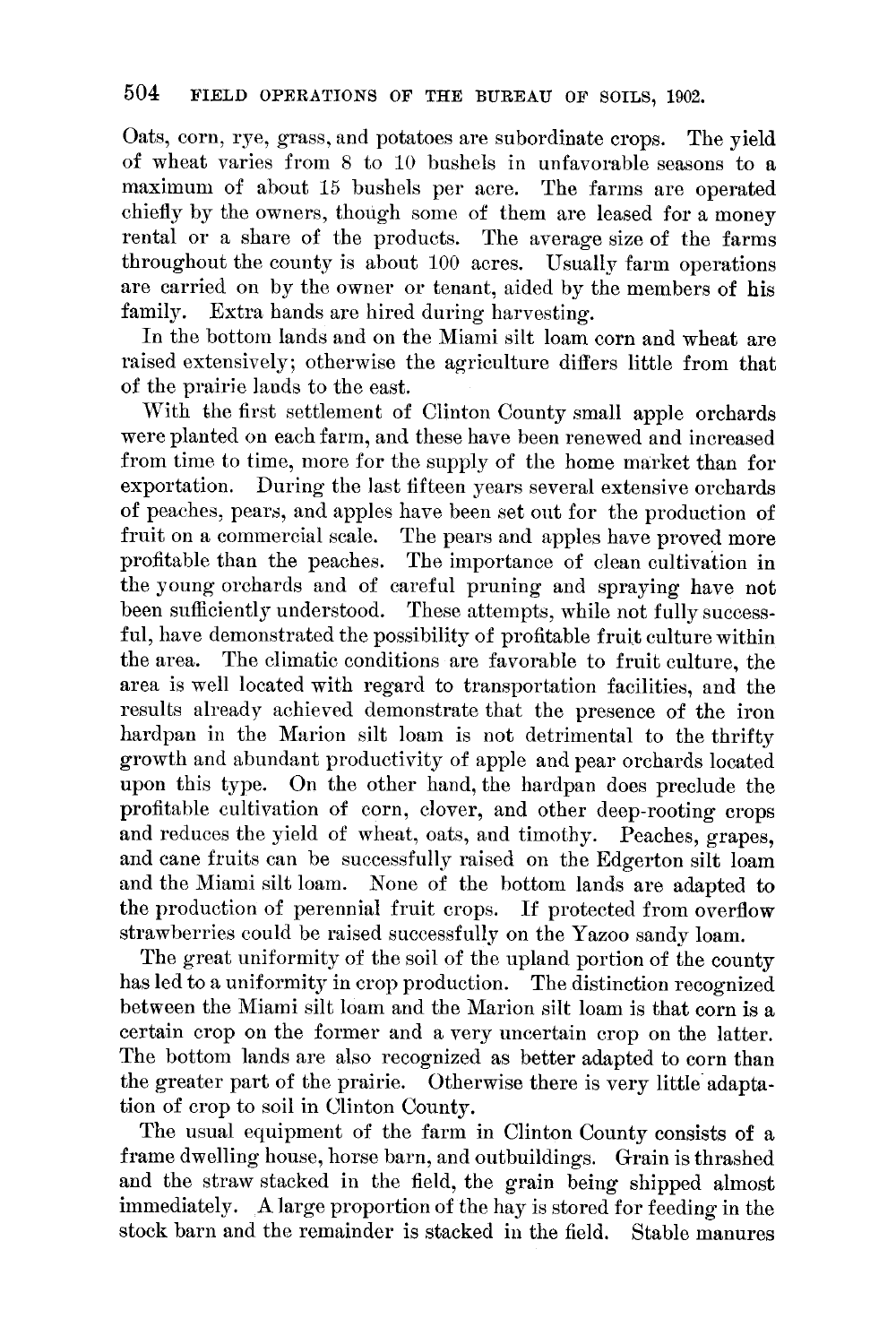are used and some straw is employed for mulching potato fields and ultimately plowed under. The remainder of the straw is fed or sold to paper mills. No commercial or mineral fertilizers are used in the county.

The live stock upon the farm consists of work horses or mules and several milch cows. Considerable milk is exported from the county and the remainder is manufactured into butter. No cheese is made.

When it is considered that Clinton County is located within 50 miles of the St. Louis market, that it is crossed by several trunk lines of railroad, that it has been settled for nearly a century, and that it possesses a considerable variety of soils and a large supply of bituminous coal, easily accessible, it becomes evident that the opportunities for agricultural development have not been adequately appreciated up to the present time. Market gardening and trucking are almost unknown in the county, though the climate, soil, and proximity to markets favor these branches of farming. Likewise the production of fruit has only been attempted successfully by a few of the more enterprising farmers. Underdrainage by the use of tile is almost unknown in the county, though the greater part of the prairie land requires such The bottom lands have only been partly cleared and, treatment. though their soils are the most fertile in the county, not over  $5,000$ acres are properly diked and drained.

Clinton County presents an excellent field for both experimental and practical work in the reclaiming of lands subject to overflow, in the renovating of prairie lands injured by the presence of hardpan, and in the general improvement of cultural methods. These are needed at present more than the introduction of new crops or the exploitation of new markets.